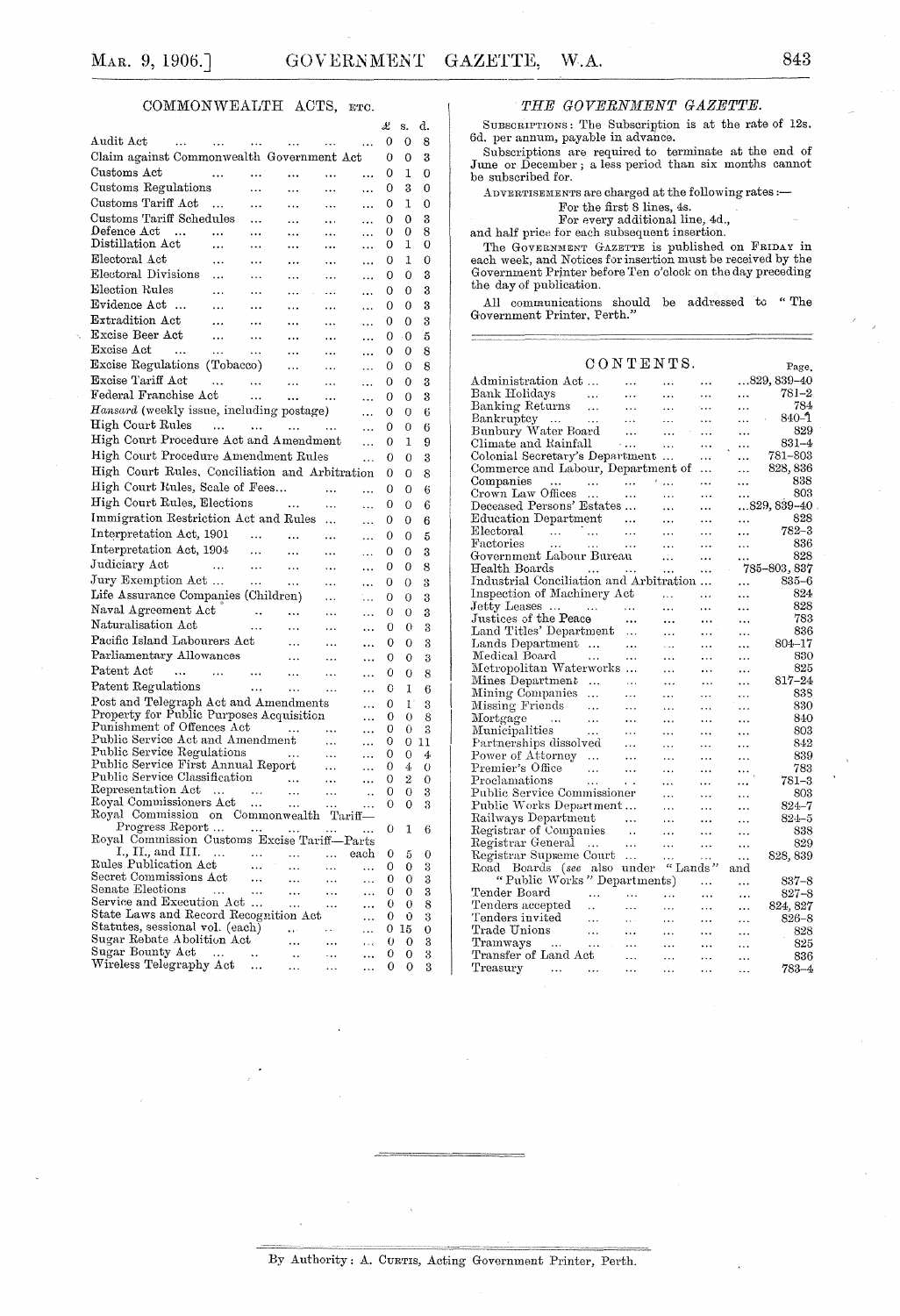

# Government Gazette

## PERTH, FRIDAY, 9 MARCH 1906 No. 19

© STATE OF WESTERN AUSTRALIA

## **CONTENTS**

Administration Act Bank Holidays Banking Returns Bankruptcy Bunbury Water Board Climate and Rainfall Colonial Secretary's Department Commerce and Labour, Department of Companies Crown Law Department Deceased Persons' Estates Education Department Electoral Factories Government Labour Bureau Health Boards Industrial Conciliation and Arbitration Inspection of Machinery Act Jetty Leases Justices of the Peace Land Titles Department Lands Department Medical Board Metropolitan Water Works Mines Department Mining Companies Missing Friends Mortgages Municipalities Partnerships dissolved Power of Attorney Premier's Office Proclamations Public Service Commissioner Public Works Department Railways Department Registrar of Companies Registrar General Registrar Supreme Court Road Boards (see also under ''Lands'' and ''Public Works'' Departments) Tender Board